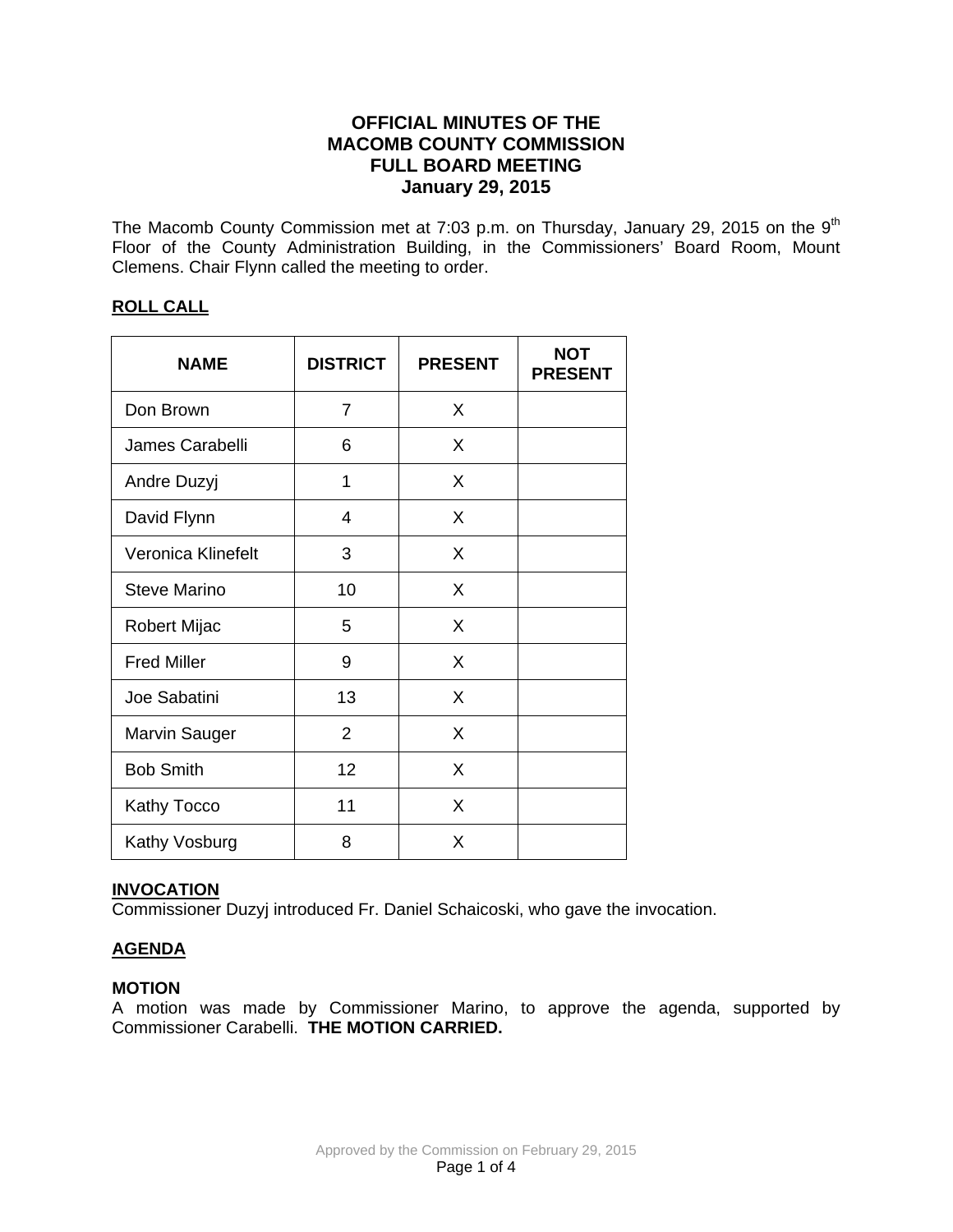#### **MINUTES**

#### **MOTION**

A motion was made by Commissioner Brown, to approve the minutes dated December 18, 2014 and January 22, 2015 (FB) and January 12, 2015 (Org), supported by Commissioner Duzyj. **THE MOTION CARRIED**.

#### **PUBLIC PARTICIPATION**

None

### **CORRESPONDENCE FROM EXECUTIVE**

#### **MOTION**

**R15-018** A motion was made by Commissioner Marino, to receive and file the correspondence from Executive, supported by Commissioner Smith. **THE MOTION CARRIED**.

## **HEALTH & HUMAN SERVICES COMMITTEE MEETING – January 26, 2015** No report.

### **ECON DEVELOPMENT/INFRASTRUCTURE COMMITTEE MEETING – January 27, 2015** No report

### **FINANCE COMMITTEE MEETING – January 28, 2015**

The reading of the recommendations from the Finance Committee was waived and a motion was made by Chair Miller, supported by Vice-Chair Brown, to adopt the committee recommendations.

Commissioner Sabatini asked to separate items 1 and 6.

- **R15-019** Concur in the Sheriff's request to approve the contract with PowerPhone, Inc., in the amount of \$145,668.70 to purchase, install and provide training and materials for a new Emergency Medical Dispatch and Call Taker Software; further, a copy of this Board of Commissioners' action is directed to be delivered forthwith to the Office of the County Executive.
- **R15-020** Approve the contract between the Department of Roads and the Huron-Clinton Metropolitan Authority for the mowing of Metropolitan Parkway from Jefferson to Schoenherr at a total cost of \$117,532.85; further, a copy of this Board of Commissioners' action is directed to be delivered forthwith to the Office of the County Executive.
- **R15-021** Approve the MDOT contract and Kimley-Horn Engineering Contract outlining the scope of work and funding for traffic signal optimization projects on 10 Mile, 12 Mile, 15 Mile, Mound and Schoenherr for 2015; further, a copy of this Board of Commissioners' action is directed to be delivered forthwith to the Office of the County Executive.
- **R15-022** Approve the ratification of language changes for the AFSCME Local 411 (Head Start) January 1, 2014 to December 31, 2016 labor agreement; further, a copy of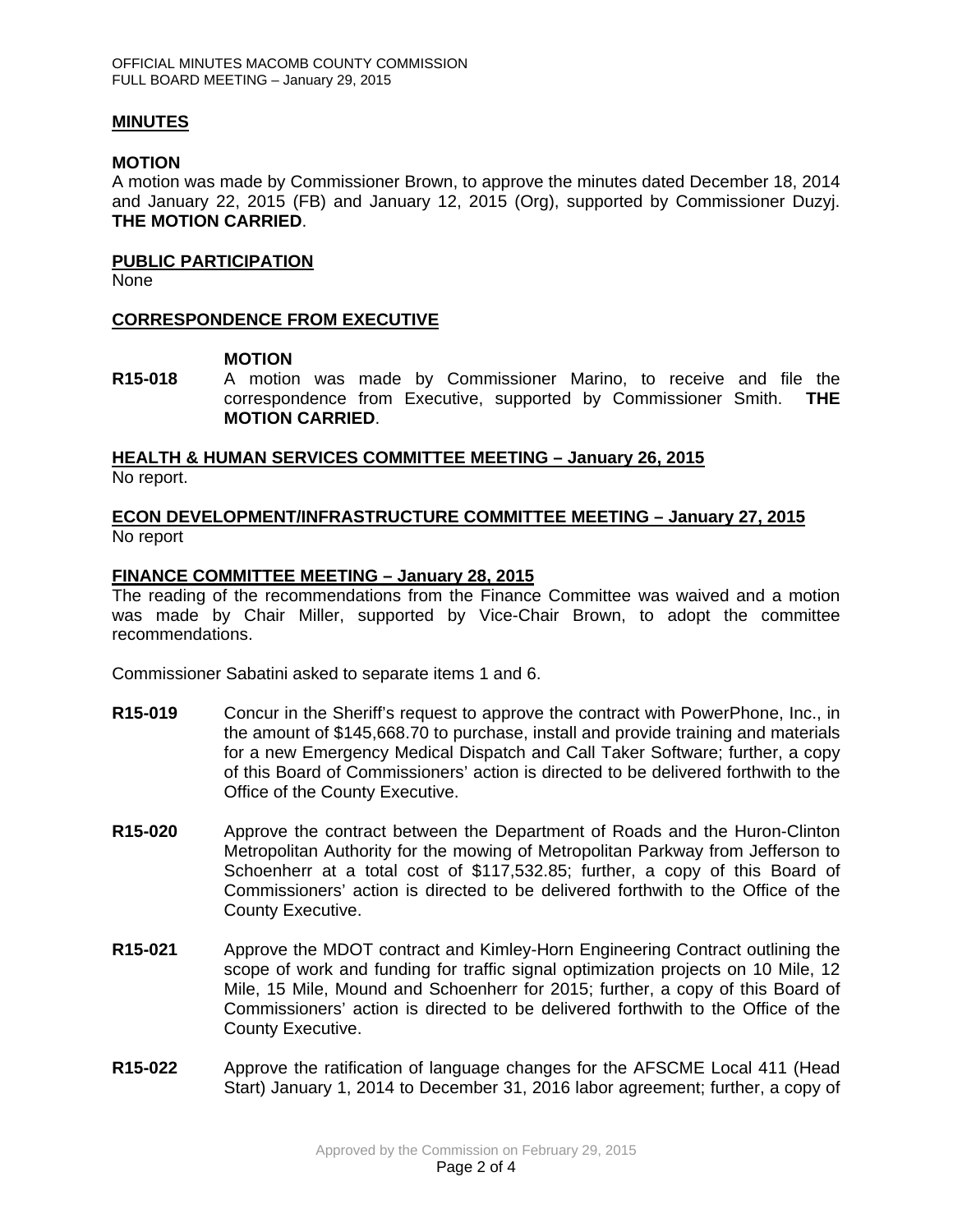this Board of Commissioners' action is directed to be delivered forthwith to the Office of the County Executive.

## **THE MOTION CARRIED.**

#### **SEPARATED MOTION**

**R15-023** Concur in the recommendation of the County Executive and approve JP Morgan as Senior Underwriters for the 2015 Retiree Health Care Bonds at a fee not to exceed \$349,840; further, a copy of this Board of Commissioners' action is directed to be delivered forthwith to the Office of the County Executive. **THE SEPARATED MOTION CARRIED.** (Record Sabatini and Marino NO votes)

### **SEPARATED MOTION**

**R15-024** Concur in the recommendation of the Macomb County Executive and the Human Resources and Labor Relations Department and approve ratification of the labor agreements, from January 1, 2014 to December 31, 2016, as tentatively agreed to and ratified by the membership of the following bargaining groups: Adtech Association (Department of Roads) and Road Technician Association (Department of Roads); further, a copy of this Board of Commissioners' action is directed to be delivered forthwith to the Office of the County Executive. (Record NO vote for Marino from committee) **THE SEPARATED MOTION CARRIED.** (Record Sabatini and Marino NO votes)

### **AMENDMENT TO 2015 MEETING SCHEDULE**

#### **MOTION TO POSTPONE**

**R15-025** Commissioner Duzyj made a motion to postpone this item until the next Full Board Meeting, supported by Commissioner Smith. **THE MOTION TO POSTPONE CARRIED.**

#### **BOARD CHAIR REPORT**

Chair Flynn gave his report.

#### **MOTION**

**R15-026** A motion was made by Commissioner Marino, to receive and file the Board Chair report, supported by Commissioner Vosburg. **THE MOTION CARRIED.**

**UPDATE ON MARTHA T. BERRY MCF TRANSITION BY JENNIFER MORGAN, DIRECTOR** Jennifer Morgan gave the update

#### **MOTION**

**R15-027** A motion was made by Commissioner Marino to receive and file the update, supported by Commissioner Tocco. **THE MOTION CARRIED.** 

#### **NEW BUSINESS**

Commissioner Sauger asked to recognize Judge Zatkoff, who passed away.

#### **PUBLIC PARTICIPATION**

None